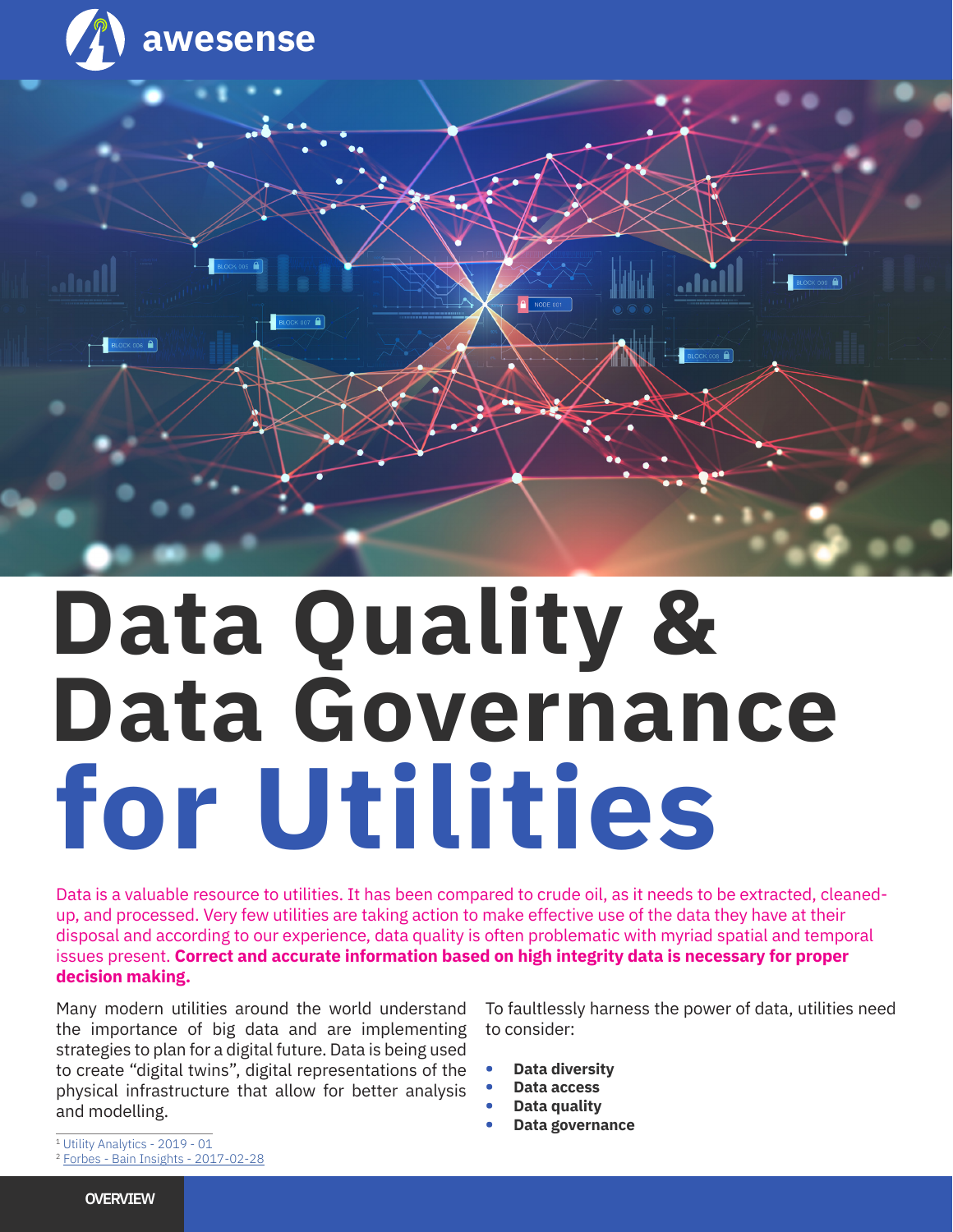

#### **Data Diversity and How It Unlocks Data Value**

In each utility a wide variety of data sources exist. For a typical power distribution company those data sources may include billing systems, customer information systems, asset management systems and geographic information systems (GIS).

To extract full value out of one's data, a powerful and versatile application is essential. That application should use a combined data set, pulled together from all available data sources in the network. Diversity and intact contextual relationships are the key. The sooner utilities realise the added value which comes from interconnected data systems, the sooner they can prepare for renewable penetration and the energy grid of the future. For this to happen, additional processing and conversion may be required to build a high integrity relational database that has consistent temporal and spatial datasets. Implementing this approach to data will help unlock further efficiency from the grid and the utility's operations. A bridge must be built to connect an ancient system to modern complex technologies.

*"Strong data governance ensures that the right information, of the right quality, is available to the right person, for the right purpose, at the right time."*

**- Evan Rawstron, Partner, Global Lead, KPMG**

Awesense understands the potential of combined data source synergy. *The True Grid Intelligence (TGI)* platform takes advantage of this fact. TGI processes and aggregates multiple datasets from various sources to achieve better data extraction facilitating actionionable decision making.

#### **Cross-Functional Data Access**

To conduct powerful data analysis, accurate access to data is critical. Some of the biggest obstacles utilities face today is that different datasets are maintained by different departments and cannot be properly assessed across teams. For this reason, an application and/or appropriate data storage layer is necessary. An effective solution is key to ease data access issues and maintain all necessary information in one place.

Data access goes two ways; the first is to ensure that there is a proper, scalable API bus that can be used for integration internally and externally; second is access control to ensure that only approved applications and approved users of those applications can read and/or write the data.

Awesense's True Grid Intelligence (TGI) platform includes a versatile data model that can ingest a wide variety of utility datasets (SCADA, AMR/AMI, billing, etc.). TGI's data storage layer provides a single point of access. Data is then available for TGI applications as well as for conducting the user's own analysis.



Real-time energy balance with data VEE in TGI.